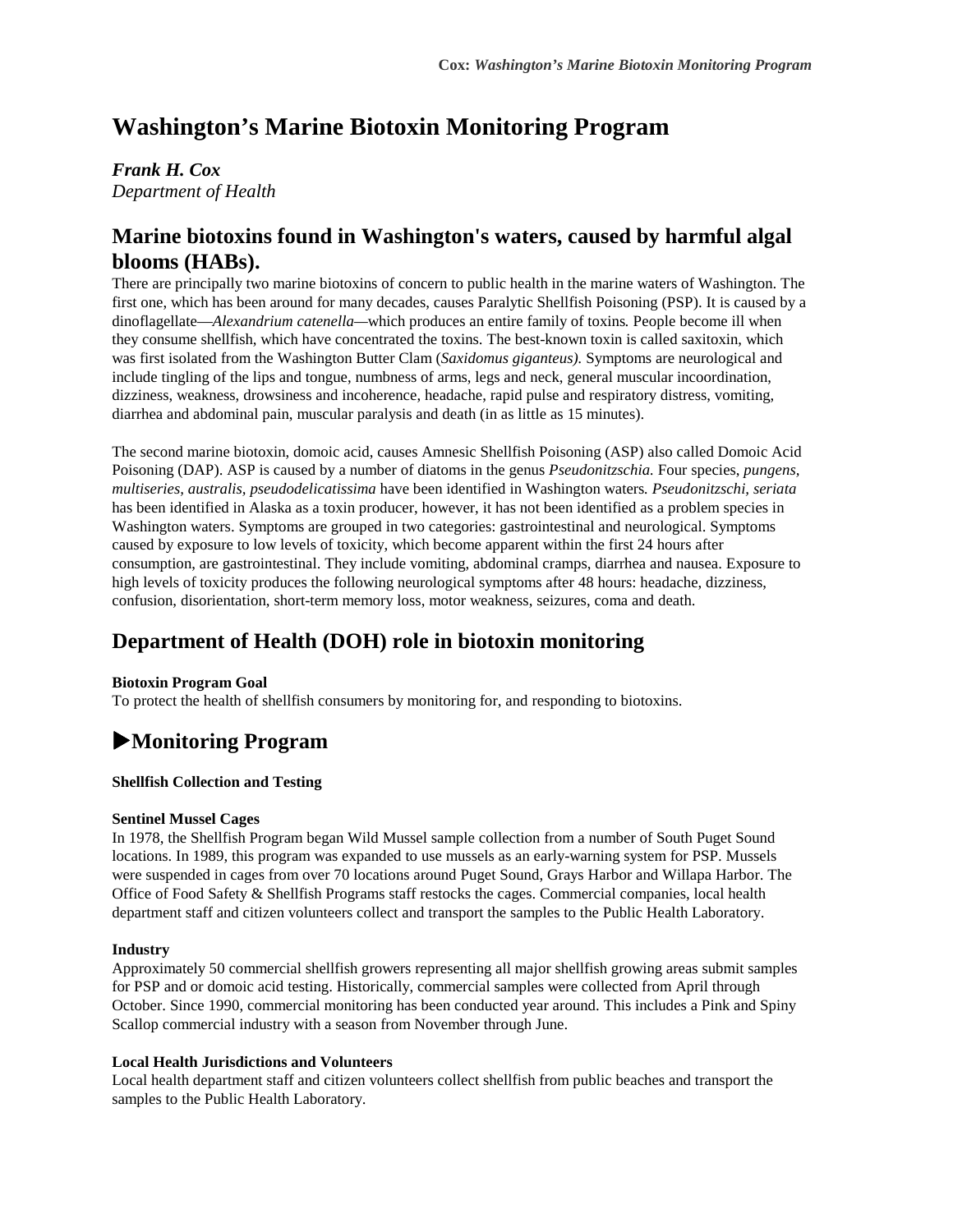### **Other State Agencies**

Staff from the Departments of Natural Resources, Fish and Wildlife and Agriculture collects molluscan shellfish and crab samples for testing for PSP and Domoic Acid.

### **Tribes**

Nineteen Washington Indian Tribes participate in the Marine Biotoxin Monitoring Program. Molluscan shellfish and Dungeness crab samples are collected for PSP and Domoic Acid testing. Samples are submitted prior to a tribal harvest for both commercial and Ceremonial and Subsistence (C&S) harvesting. Sampling continues throughout the period of harvest.

# !**Action Levels**

### **Close**

Shellfish harvest areas are closed when PSP or domoic acid are detected in shellfish at the following levels:

- PSP When the toxin level equals or exceeds  $80 \mu g/100g$  shellfish tissue
- Domoic Acid When the toxin level equals or exceeds 20 ppm in shellfish tissue
- Domoic acid Dungeness Crab When the toxin level equals or exceeds 30ppm in crab viscera.

### **Reopen**

Shellfish harvest areas can be reopened when two shellfish samples, collected 7 to 10 days apart meet the following criteria:

- PSP: Less than 80 µg/ 100g tissue.
- Domoic Acid: Less than 20 ppm.

Whereas a single sample of shellfish can close a shellfish harvest area, the reopening of the area may require samples of many different shellfish species. This is because different species of shellfish pick up and retain toxins at different rates. Blue mussels are quick to pick up PSP toxin and also quick to purge the toxin, once the mussels stop feeding on the toxic algae. At the other extreme are shellfish such as Butter Clams, that are slow to pick up PSP toxin and are also slow to purge the toxin.

# !**HAB History (Early)**

### **1930**

PSP testing in Washington began in the 1930s when many PSP illnesses and deaths occurred in California.

## **1942**

Three human deaths occurred after consumption of clams and mussels from the Strait of Juan de Fuca near Port Angeles. Tests indicated the shellfish contained 3,500 µg of PSP toxin. Subsequent testing indicated that PSP was only a risk on the ocean beaches and the western part of the Strait of Juan de Fuca between the spring and fall months. The Department of Fisheries issued a regulation that annually closed the Strait west of Dungeness Spit and the ocean beaches from April through October.

### **1957**

A severe outbreak of PSP in nearby British Columbia in 1957 prompted Washington to expand its monitoring program to include the northern inland waters of the state.

### **1978**

In 1978 widespread toxicity, as high as 30,000 µg in mussels, occurred in the Whidbey Island area, causing 10 serious illnesses. Monitoring was expanded to include most of Puget Sound.

### **1988**

In 1988 PSP was detected in oysters as high as 2,200 µg from Carr Inlet, causing the first closure south of the Tacoma Narrows Bridge. Monitoring is now conducted uniformly throughout all waters regardless of history of PSP.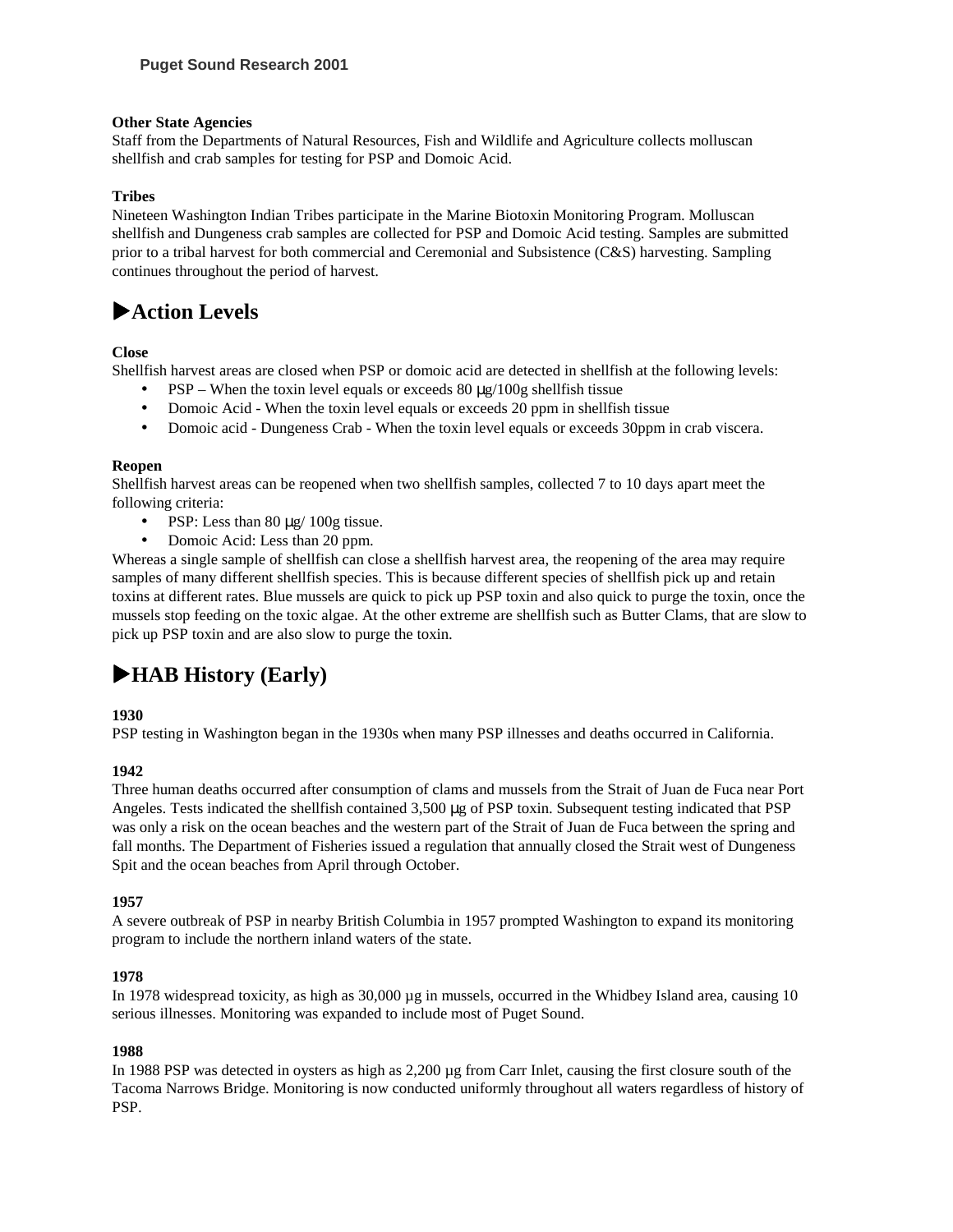### **1991**

In September 1991, the death of marine birds (Cormorants and Pelicans) in California raised suspicions that domoic acid could be present off Washington's coast. In October 1991, domoic acid was detected in coastal Razor clams and Dungeness crab viscera. A monitoring program was established for molluscan shellfish and Dungeness crab. Currently, shellfish growing areas throughout Puget Sound, the Strait of Juan de Fuca and the ocean beaches are monitored for domoic acid. Unsafe levels have been found only in shellfish and crab from the outside coast. Low levels of domoic acid have been detected in the Strait of Juan de Fuca, Northern Puget Sound and Hood Canal.

## !**HAB History (Recent)**

### **Significant Changes**

**1996** – Significant PSP levels detected in geoduck clams.

- 1. Port Gamble Geoduck Clams in August reached 2,020 µg. The geoduck tract was closed from August 1996 to December 1996. This was a new high record for PSP toxin in shellfish for Port Gamble.
- 2. Kilisut Harbor Blue Mussels in Mystery Bay in October reached 4,818 µg. Kilisut Harbor was closed from September 1996 to March 1997. This was a new high record for PSP toxin for Kilisut Harbor.
- 3. Recalls 6 for the year.
- 4. Geoduck Tract Closures 11

**1997** – Unseasonably late fall PSP blooms occurred in South Puget Sound, Grays Harbor and Willapa Bay.

- 1. South Puget Sound Blue Mussels in Case Inlet in December reached 6,799 µg. The bloom expanded to include Pickering, Pitt, and Peale Passages and Eld Inlet. These areas remained closed from November 1997 to January 1998. This bloom set ten new high records for South Puget Sound. Eight of the ten were over one thousand micrograms of PSP toxin. This bloom closed areas, which had no previous record of PSP toxin.
- 2. Grays Harbor Pacific Oysters in Elk River reached 286 µg by November 20, 1997. The area was closed from November 1997 to December 1997. This bloom and closure set a record for it's late occurrence in the year.
- 3. Willapa Bay Pacific Oysters in the Bruceport Area reached 341 µg on November 20, 1997. Likewise, harvest areas in Willapa Bay remained closed from November 1997 to December 1997. This bloom matched toxin level and time of occurrence with a bloom in Willapa Bay in 1957. All three of the blooms had a devastating financial impact on the commercial shellfish industry due to the time of the year the blooms occurred.
- 4. Recalls 4, plus 2 where product was withheld from market.
- 5. Geoduck Tract Closures 10

**1998** – A fall PSP bloom in South Puget Sound resulted in five cases of illness. The illnesses occurred from the consumption of Blue Mussels from a commercial shellfish company in Carr Inlet. There were two major PSP blooms in Carr Inlet and Pitt Passage in 1998. This is the first time two major PSP blooms have occurred in any Washington shellfish area in one year.

- 1. First Bloom In August, Blue Mussels from Penrose Pt. State Park reached 2,442 µg. Carr Inlet was closed from July 1998 to August 1998. Also in August, Geoduck Clams from Pitt Passage reached 1,015 µg. Pitt Passage was closed from July 1998 to September 1998.
- 2. Second Bloom In October, Blue Mussels from Burley Lagoon reached 10,982 µg. Five people consumed commercial mussels and became ill with PSP symptoms. One man was hospitalized overnight. Carr Inlet was closed from October 1998 to December 1998. A product recall involved one company. Also, in October, Geoduck Clams from Pitt Passage reached 180 µg. The geoduck tract was closed from October 1998 to November 1998. Recalls involved five commercial companies, including one tribal enterprise. The second bloom expanded to include Case Inlet. It also represents the highest level on record since the 1978 bloom in Island County, which reached  $30,000 \mu$ g.
- 3. Significant Domoic Acid Events In September, domoic acid levels in Razor Clams began to rise on the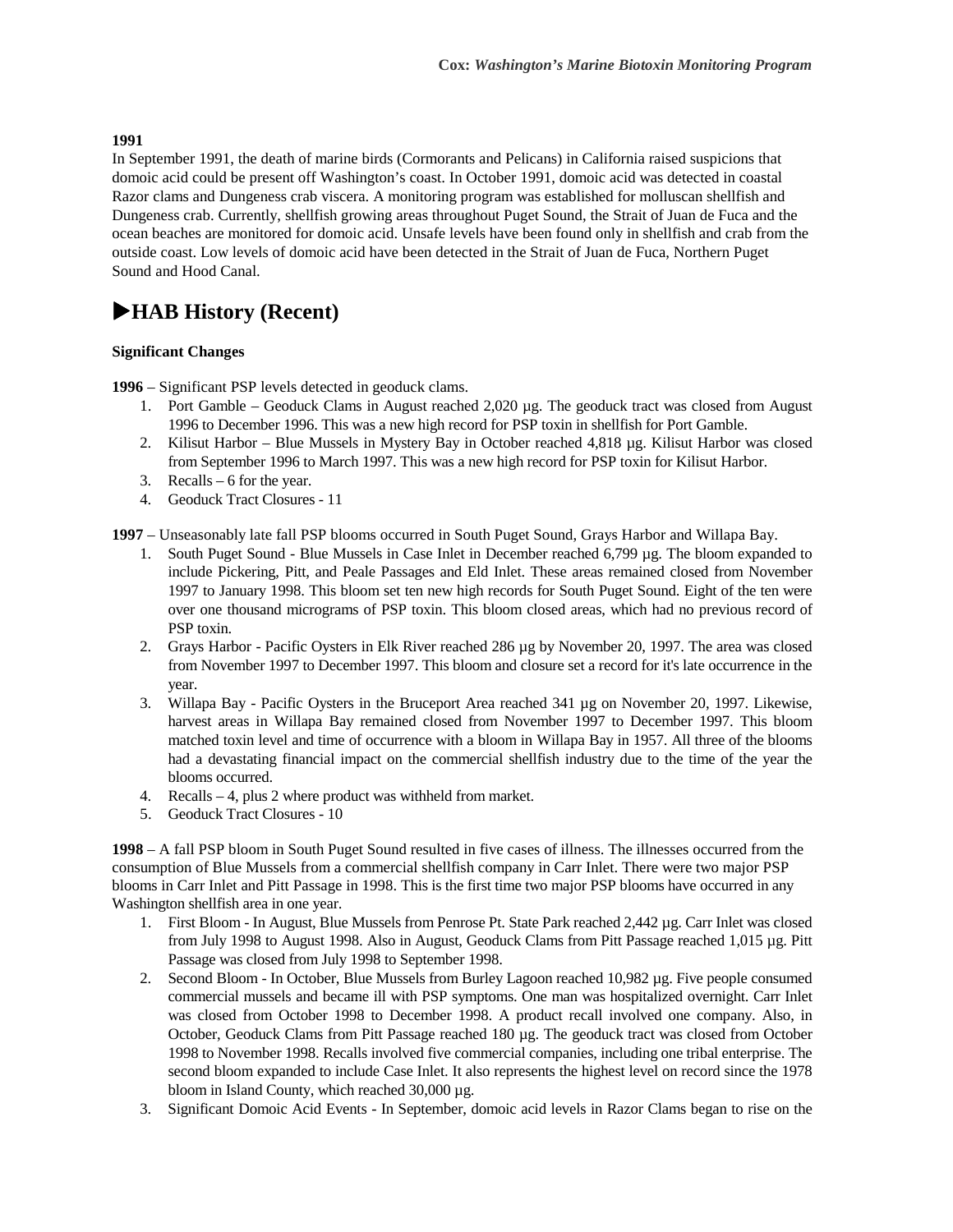coastal beaches. By November, domoic acid in Razor Clams from Kalaloch had reached 295 ppm. This far exceeded the previous domoic acid record. The elevated level of toxin prevented the opening of the fall razor clam season. The level of toxin the following spring was still too high to allow a spring 1999 season as well.

- 4. Recalls 8 for the year.
- 5. Geoduck Tract Closures 32 Highly variable toxin levels in individual clams.
	- A. Agate Pass Closed 3 times in 1998.
	- B. Jamestown Closed 5 times in 1998.
	- C. Mahnckes Closed 3 times in 1998.
	- D. Murden Cove Closed 5 times in 1998.
	- E. Skiff Point Closed 5 times in 1998.

**1999** – Massive PSP bloom occurred simultaneously statewide in July.

- 1. The PSP bloom pattern for Washington in 1999 was quite unique. Starting in June and gathering momentum in July, blooms of unusually large proportions hit Washington. Not only were the blooms massive, with the highest level in many areas over 1,000 µg, the blooms were also extensive, blanketing the state, from the Canadian border in the north, to Carr Inlet in South Sound and from Neah Bay, east to Anacortes. At the same time, minor blooms impacted Grays Harbor and Willapa Bay, where commercial shellfish toxin levels did not exceed the closure level.
- 2. Recalls 10 for the year.
- 3. Geoduck Tract Closures 26

**2000** – Nine illnesses caused by extremely toxic PSP bloom in South Puget Sound.

- 1. The most active toxic area has been south of the Tacoma Narrows, where levels almost reached 3,000 micrograms in central Carr Inlet in early August. Two weeks later, Wollochet Bay, off Hale Passage, by Fox Island had toxin levels of 3,389 micrograms. A week after that, the department received reports of nine cases of PSP illnesses. Of the nine cases, seven saw a health provider, five were hospitalized and three of the five required artificial respirators. Mussels from Horsehead Bay in Carr Inlet, where most of illnesses originated were tested and found to contain 13,769 micrograms of PSP toxin. This was a very massive, strong, bloom that also closed four geoduck tracts in South Sound with toxin levels as high as 1,400 micrograms.
- 2. PSP blooms also affected Central Puget Sound, where East Kitsap County was heavily impacted. That bloom began in June, and by mid July most of the east side was closed, with highest levels of toxin in Dyes Inlet at 1,413 micrograms. King County followed behind Kitsap, with a slightly delayed bloom that closed the east shore of the county by the middle of August. The highest King County toxin level peaked at the end of July, at about half the Kitsap level, nearly reaching 700 micrograms. The bloom in Kitsap County closed five Geoduck tracts.
- 3. Recalls 6 for the year.
- 4. Geoduck Tract Closures 25

# !**Responses**

### **Immediate**

- Notification to Public–Recreational closures are listed on toll free Hotline 1-800-562-5632.
- Recalls From Marketplace—The Office of Food Safety & Shellfish Programs will initiate embargo or recall of commercial products if shellfish in wholesale shipment or retail markets are suspected of exceeding the biotoxin standards. A recall could involve authorities from local, state and federal agencies as well as authorities in foreign countries.
- Illness Surveillance—Investigation of illnesses that may have occurred as a result of biotoxins are conducted in cooperation with the DOH Office of Epidemiology and local health departments.
- WDF&W officers provide enforcement and investigation support and patrol affected areas.
- Area Closures—A single sample over 80 will close harvesting in a growing area for all growers.
- Increased Monitoring—Shift to weekly or batch testing.